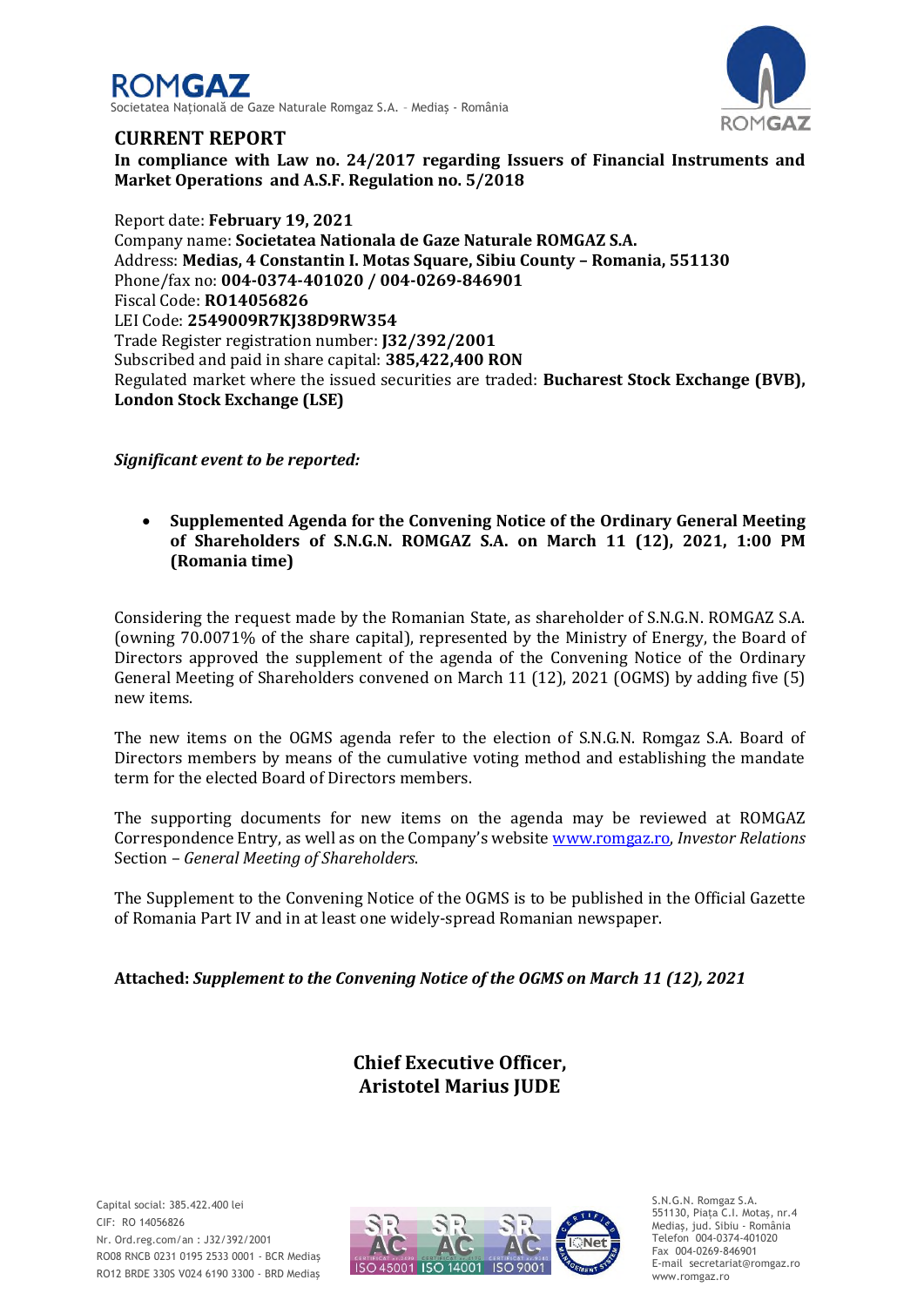

Societatea Naţională de Gaze Naturale Romgaz S.A. – Mediaş - România



## **SUPPLEMENT TO THE CONVENING NOTICE OF THE ORDINARY GENERAL MEETING OF SHAREHOLDERS on March 11, 2021**

The Board of Directors of Societatea Nationala de Gaze Naturale "ROMGAZ" – S.A., with the registered office in Medias, 4 Constantin Motas Square, Sibiu county, registered with the Trade Register Office of Sibiu Law Court under number J32/392/2001, fiscal registration number RO 14056826, considering the request to supplement the agenda of the Ordinary General Meeting of Shareholders (OGMS) on March 11, 2021 made by the shareholder the Romanian State, represented by the Ministry of Energy, by letter no. 10752/VDP from February 17, 2021, registered at S.N.G.N. ROMGAZ S.A. under no. 5783 from February 17, 2021, the provisions of art. 92, par. 3 of Law No. 24/2017 on issuers of financial instruments and market operations, the provisions of art. 189 of Regulation no. 5/2018 on issuers of financial instruments and market operations of the Financial Supervisory Authority, the provisions of art. 117<sup>1</sup> of Company Law no. 31/1990, the agenda of the Ordinary General Meeting of Shareholders on March 11, 2021, initially published in the Official Gazette – Part IV-a, no. 484 of February 4, 2021, in "Jurnalul National" daily newspaper no. 810 of February 3, 2021 and on the company's website [\(www.romgaz.ro\)](http://www.romgaz.ro/) starting from February 3, 2021, will be supplemented as follows:

- **1. Election of S.N.G.N. Romgaz S.A. Board of Directors members by means of the cumulative voting method;**
- **2. Establish the mandate term of board members elected by means of the cumulative voting method;**
- **3. Establish the fixed gross monthly remuneration for non-executive board members elected by means of the cumulative voting method;**
- **4. Approve the mandate contract to be concluded with board members;**
- **5. Authorise a person to sign, on behalf of the shareholders, the mandate contract concluded with the members of the Board of Directors.**

Therefore, following supplementation, the agenda of the Ordinary General Meeting of Shareholders on March 11, 2021, 1:00 pm (Romania time) that will take place at the SNGN ROMGAZ SA working point located in Bucharest, Sector 1, 59 Grigore Alexandrescu Street, 5th floor, where only shareholders who are registered on February 25, 2021 ("Reference Date") in the Company Shareholder Registry, kept and issued by the Depozitarul Central S.A, may attend and cast their vote, shall be the following:



S.N.G.N. Romgaz S.A. 551130, Piața C.I. Motaş, nr.4 Mediaş, jud. Sibiu - România Telefon: 004-0374 - 401020 Fax: 004-0269-846901 E-mail: secretariat@romgaz.ro www.romgaz.ro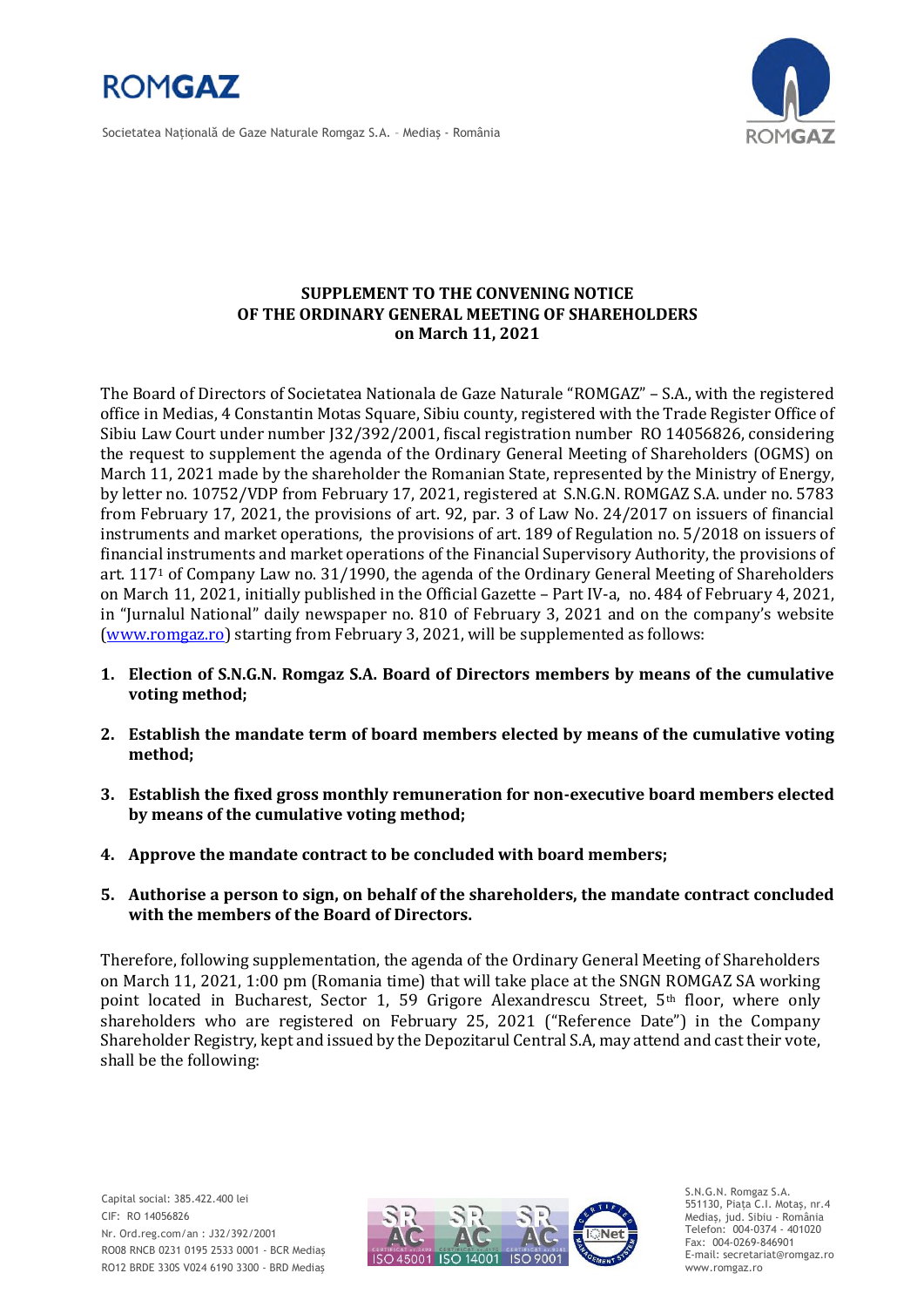## **AGENDA**

- **Item 1 Notification on the status of transferring assets to Filiala de Înmagazinare Gaze Naturale DEPOGAZ Ploiești S.R.L. Item 2 Election of S.N.G.N. Romgaz S.A. Board of Directors members by means of the cumulative voting method Item 3 Establish the mandate term of board members elected by means of the cumulative voting method Item 4 Establish the fixed gross monthly remuneration for non-executive board members elected by means of the cumulative voting method Item 5 Approve the mandate contract to be concluded with board members Item 6 Authorise a person to sign, on behalf of the shareholders, the mandate contract concluded with the members of the Board of Directors**
- **Item 7 Authorise the Chairman and the Secretary of the meeting to sign the resolution of the Ordinary General Meeting of Shareholders**

The initial list comprising information on the last names, first names, places of residence and professional qualifications of the persons proposed for a director position shall be available to shareholders at **Romgaz Registry Desk** as well as on Company's website [\(www.romgaz.ro\)](http://www.romgaz.ro/), starting with **February 24, 2021,** and can be consulted and supplemented with candidate proposals. Company shareholders can obtain, upon request, copies of the List containing information on the last names, first names, places of residence and professional qualifications of the persons proposed for a director position.

Directors in office at the date of the general meeting of shareholders are rightfully registered on the list of candidates to be elected in the new Board of Directors by means of the cumulative voting method pursuant to the provisions of art. 167, par. 1 of the Regulation no. 5/2018 on issuers of financial instruments and market operations of the Financial Supervisory Authority.

The proposal for candidates to elect S.N.G.N. "ROMGAZ" – S.A. Board members by the cumulative voting method, has to be made in writing by shareholders and it has to fulfil cumulatively the following conditions:

- a) it will include the last and first name, identity card type, serial number and number of the identity card, permanent residence or residence, as the case may be, and citizenship of the shareholder, if the proposal is filed by one shareholder acting as natural person or the name, registered office address, the shareholder registration number and the name of the institution/public authority where the shareholder, legal person, has applied to obtain the legal status, if the request is filed by a shareholder acting as legal person;
- b) it will include, as the case may be, the last name, first name, personal identification number and citizenship of the legal representative who files the proposal on behalf of the shareholder;
- c) it will include, as the case may be, the last name, first name, personal identification number and citizenship of the conventional representative, natural persons, or name, registration number of the shareholder and the name of the institution/public authority where the shareholder, legal entity, has applied to obtain the legal status, and the last name and first name of the legal representative of the conventional representative legal persons, who files the proposal on behalf and on account of the shareholder;
- d) to indicate for each candidate the first and last name, residence and professional experience;
- e) to be accompanied by the candidate's CV in Romanian or English;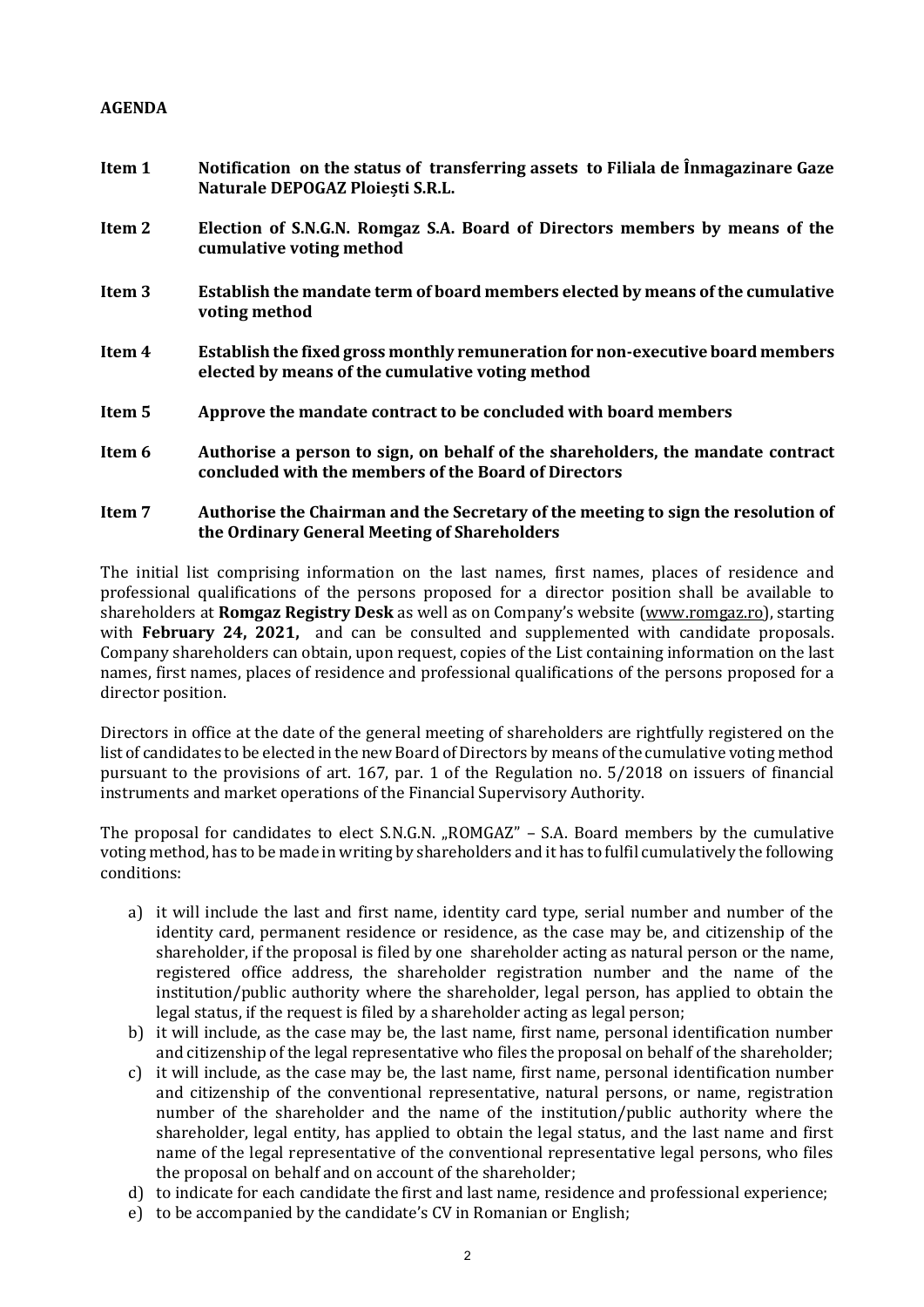- f) to provide, for each of the proposed candidates, a letter of consent for processing personal data in accordance with the consent letter form published on the Company's website [\(https://www.romgaz.ro/ro/aga\)](https://www.romgaz.ro/ro/aga);
- g) to send it in Romanian or English at Romgaz Correspondence Entry by any type of courier service with proof of delivery, or by e-mail with incorporated extended electronic signature, in accordance with Law no. 455/2001 on the electronic signature, at [secretariat.aga@romgaz.ro](mailto:secretariat.aga%40romgaz.ro) by until **March 2, 2021 , 3:00 pm** (Romania time). Both means of transmission shall be clearly marked with capital letters "FOR THE ORDINARY GENERAL MEETING OF SHAREHOLDERS OF MARCH 11, 2021".

Starting with **March 2, 2021, 3:30 pm** the final list with information on the first and last name, residence and professional experience of the persons proposed for the director position, may be reviewed at ROMGAZ Correspondence Entry or by accessing the company's webpage [\(https://www.romgaz.ro/ro/aga\)](https://www.romgaz.ro/ro/aga).

Shareholders may cast all cumulated votes to a single candidate or to several candidates.

Cumulative votes that may be casted by a shareholder will be equal to the number of shares held by such shareholder multiplied by the number of directors that constitute the Board of Directors (in case of SNGN Romgaz SA , the Board of Directors is composed of 7 directors).

To ensure the confidentiality of the cumulative vote for electing Board members, the vote will be casted by each shareholder/shareholder representative by distinct voting ballots and as the case may be based on special power of attorney or by a general power of attorney.

The voting ballot for the vote by correspondence for item 2 of the agenda for the election of Board members by the cumulative voting method may be obtained in Romanian and in English starting with **March 2, 2021**, **3:30 pm** from ROMGAZ Correspondence Entry and from the company's webpage [\(www.romgaz.ro\)](http://www.romgaz.ro/).

The special power of attorney for item 2 of the agenda for the election of Board members by the cumulative voting method may be obtained in Romanian and in English starting with **March 2, 2021, 3:30 pm**, from ROMGAZ Correspondence Entry and from the company's webpage ([www.romgaz.ro\)](http://www.romgaz.ro/) and it will be filled in by the shareholder in three copies: one for the shareholders, one for the representative and one for the Company.

The voting ballot for the vote by correspondence for the rest of the items of the agenda, as updated, will be available in Romanian and English, starting with **February 24, 2021** at ROMGAZ Correspondence Entry and from the company's webpage ([www.romgaz.ro\)](http://www.romgaz.ro/).

The special power of attorney for the rest of the items of the agenda, as updated, will be available in Romanian and English, starting with **February 24, 2021** from ROMGAZ Correspondence Entry and from the company's webpage ([www.romgaz.ro\)](http://www.romgaz.ro/).

The general power of attorney will be awarded by the shareholder acting as client, only to an agent as it is defined under Art. 2, Par. 1, point 20 of Law No. 24/2017 on issuers of financial instruments and market operations, or to an attorney-at-law.

If the representative of the shareholder/shareholders is a credit institution providing custodial services, it may participate and vote in the GMS if it gives an affidavit, signed by the credit institution's legal representative, stating:

- a) clearly, the name of the shareholders on whose behalf the credit institution participates and votes in the GMS;
- b) that the credit institution provides custodial services for that respective shareholder.